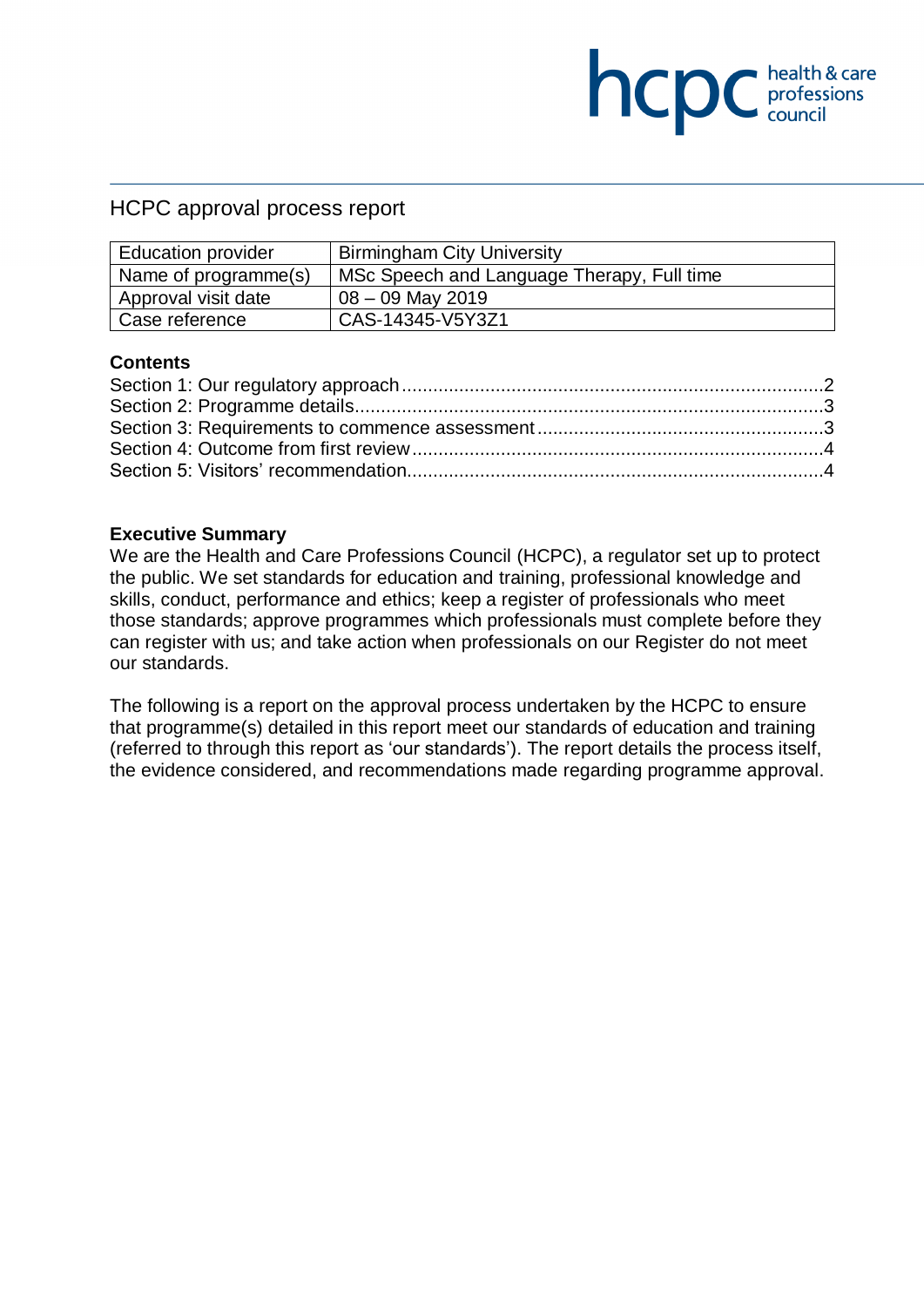# <span id="page-1-0"></span>Section 1: Our regulatory approach

### **Our standards**

We approve programmes that meet our education standards, which ensure individuals that complete the programmes meet proficiency standards. The proficiency standards set out what a registrant should know, understand and be able to do when they complete their education and training. The education standards are outcome focused, enabling education providers to deliver programmes in different ways, as long as individuals who complete the programme meet the relevant proficiency standards.

Programmes are normally [approved on an open-ended basis,](http://www.hcpc-uk.org/education/processes/) subject to satisfactory engagement with our monitoring processes. Programmes we have approved are listed [on our website.](http://www.hcpc-uk.org/education/programmes/register/)

#### **How we make our decisions**

We make independent evidence based decisions about programme approval. For all assessments, we ensure that we have profession specific input in our decision making. In order to do this, we appoint [partner visitors](http://www.hcpc-uk.org/aboutus/partners/) to undertake assessment of evidence presented through our processes. The visitors make recommendations to the Education and Training Committee (ETC). Education providers have the right of reply to the recommendation of the visitors, inclusive of conditions and recommendations. If an education provider wishes to, they can supply 'observations' as part of the process.

The ETC make decisions about the approval and ongoing approval of programmes. In order to do this, they consider recommendations detailed in process reports, and any observations from education providers (if submitted). The Committee meets in public on a regular basis and their decisions are available to view [on our website.](http://www.hcpc-uk.org/aboutus/committees/educationandtrainingpanel/)

#### **HCPC panel**

We always appoint at least one partner visitor from the profession (inclusive of modality and / or entitlement, where applicable) with which the assessment is concerned. We also ensure that visitors are supported in their assessment by a member of the HCPC executive team. Details of the HCPC panel for this assessment are as follows:

| Joanne Watchman      | Lav                           |
|----------------------|-------------------------------|
| <b>Clare Attrill</b> | Speech and language therapist |
| <b>Claire Brewis</b> | Occupational therapist        |
| Eloise O'Connell     | <b>HCPC</b> executive         |
| Luke Jenkinson       | HCPC executive (observer)     |

#### **Other groups involved in the approval visit**

There were other groups in attendance at the approval visit as follows. Although we engage in collaborative scrutiny of programmes, we come to our decisions independently.

| <b>Alison Honour</b>  | Independent chair<br>(supplied by the education<br>provider) | <b>Birmingham City University</b> |
|-----------------------|--------------------------------------------------------------|-----------------------------------|
| <b>Pauline Watkis</b> | Secretary (supplied by the<br>education provider)            | <b>Birmingham City University</b> |
| Victoria McGrath      | <b>Quality Assurance Team</b><br>Member                      | <b>Birmingham City University</b> |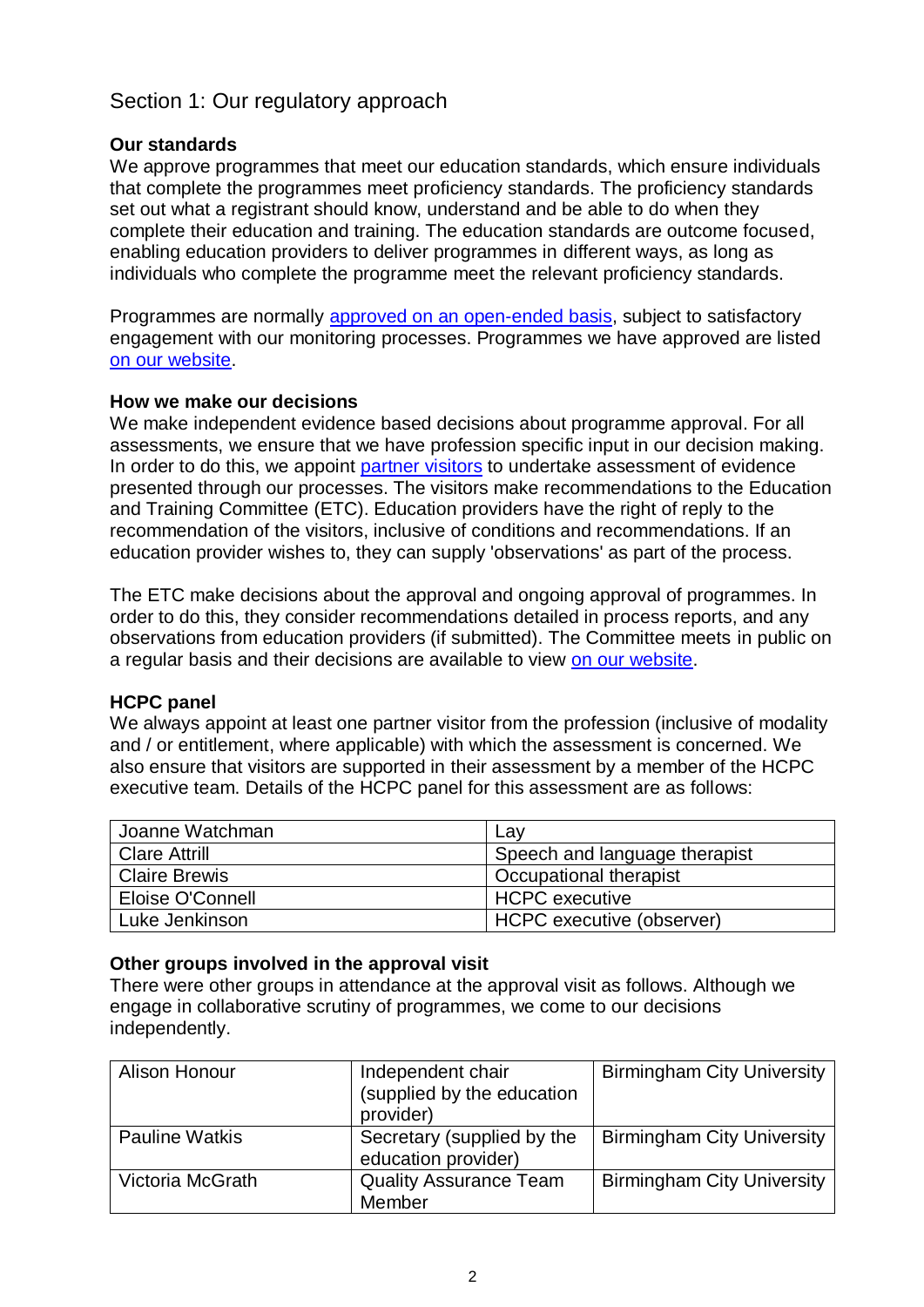| Sara Augustus | <b>Quality Assurance Team</b><br>Member | <b>Birmingham City University</b>                                             |
|---------------|-----------------------------------------|-------------------------------------------------------------------------------|
| Judy Clegg    | External panel member                   | Representative from the<br>Royal College of Speech<br>and Language Therapists |

## <span id="page-2-0"></span>Section 2: Programme details

| Programme name         | MSc Speech and Language Therapy |
|------------------------|---------------------------------|
| Mode of study          | FT (Full time)                  |
| Profession             | Speech and language therapist   |
| <b>First intake</b>    | 01 January 2020                 |
| Maximum learner cohort | Up to $25$                      |
| Intakes per year       |                                 |
| Assessment reference   | APP02053                        |

We undertook this assessment of a new programme proposed by the education provider via the approval process. This involves consideration of documentary evidence and an onsite approval visit, to consider whether the programme meet our standards for the first time.

## <span id="page-2-1"></span>Section 3: Requirements to commence assessment

In order for us to progress with approval and monitoring assessments, we require certain evidence and information from education providers. The following is a list of evidence that we asked for through this process, and whether that evidence was provided. Education providers are also given the opportunity to include any further supporting evidence as part of their submission. Without a sufficient level of evidence, we need to consider whether we can proceed with the assessment. In this case, we decided that we were able to undertake our assessment with the evidence provided.

| <b>Required documentation</b>                                     | <b>Submitted</b> |
|-------------------------------------------------------------------|------------------|
| Programme specification                                           | Yes              |
| Module descriptor(s)                                              | Yes              |
| Handbook for learners                                             | Yes              |
| Handbook for practice based learning                              | Yes              |
| Completed education standards mapping document                    | Yes              |
| Completed proficiency standards mapping document                  | Yes              |
| Curriculum vitae for relevant staff                               | Yes              |
| External examiners' reports for the last two years, if applicable | Not Required     |

We also expect to meet the following groups at approval visits:

| <b>Group</b> | <b>Met</b> | <b>Comments</b>                   |
|--------------|------------|-----------------------------------|
| Learners     | Yes        | This a new programme, so we       |
|              |            | met with learners and graduates   |
|              |            | from the education provider's BSc |
|              |            | (Hons) Speech and Language        |
|              |            | Therapy programme. We also        |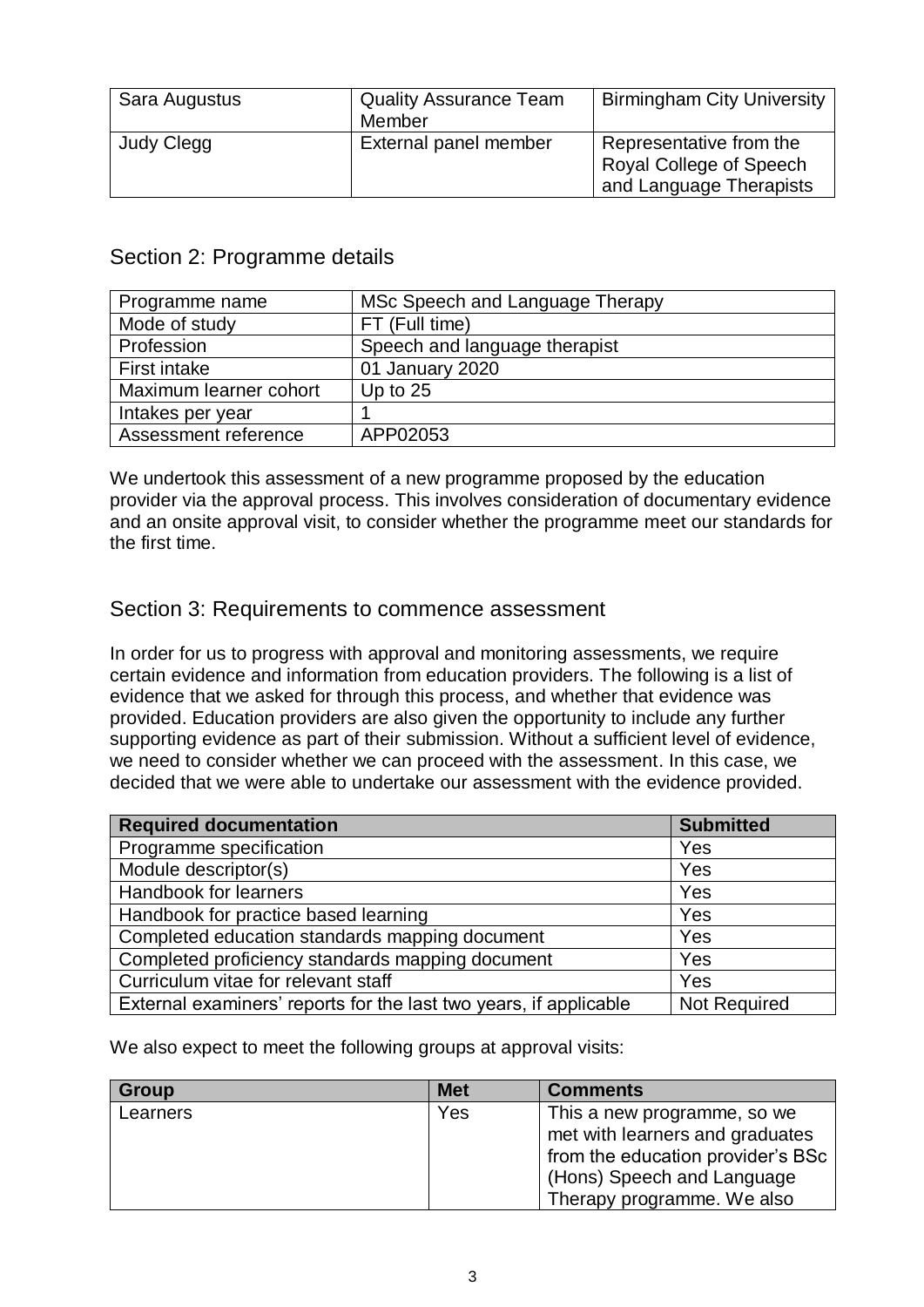|                                    |            | met with learners on the MSc<br>Physiotherapy and MSc Dietetics<br>programmes. |
|------------------------------------|------------|--------------------------------------------------------------------------------|
| Senior staff                       | Yes        |                                                                                |
| Practice education providers       | Yes        |                                                                                |
| Service users and carers (and / or | <b>Yes</b> |                                                                                |
| their representatives)             |            |                                                                                |
| Programme team                     | Yes        |                                                                                |
| <b>Facilities and resources</b>    | Yes        |                                                                                |

# <span id="page-3-0"></span>Section 4: Outcome from first review

### **Recommendations**

We include recommendations when standards are met at or just above threshold level, and where there is a risk to that standard being met in the future. Recommendations do not need to be met before programmes can be approved, but they should be considered by education providers when developing their programmes.

### **3.16 There must be thorough and effective processes in place for ensuring the ongoing suitability of learners' conduct, character and health.**

**Recommendation:** The visitor's recommend that the education provider includes clear information in the programme documentation about the expectation of learners to provide information about any issues relating to conduct, character and health.

**Reason:** From their review of the evidence provided, the visitors considered this standard was met. In the MSc SLT Placement Student Handbook for Students, the visitors noted that learners on the programme would be expected to submit a selfdeclaration each year, which confirms suitability of learners' character and health. Learners are also expected to declare that they have not received any criminal convictions since the initial criminal convictions checks. DBS. The visitors noted that this information was not written in relevant programme documentation, such as the programme handbook. The visitors considered that if this information was not made explicitly clear to learners in the programme documentation, they may not be aware of their responsibilities to provide information about issues relating to their conduct, character or health throughout the programme. The visitors also considered it may not be clear to learners that they are required to declare any issues on the programme, and that this responsibility is not limited to when they are on practice-based learning. The visitors heard from the programme team how these requirements are made clear through verbal discussions with learners throughout the programme. However, the visitors recommend that information about the expectations of learners to declare any issues with their conduct, character or health is made clear in the programme documentation, to ensure learners are made unambiguously aware of these expectations throughout the programme.

## <span id="page-3-1"></span>Section 5: Visitors' recommendation

In considering the evidence provided by the education provider as part of the initial submission and at the approval visit, the visitors recommend that there is sufficient